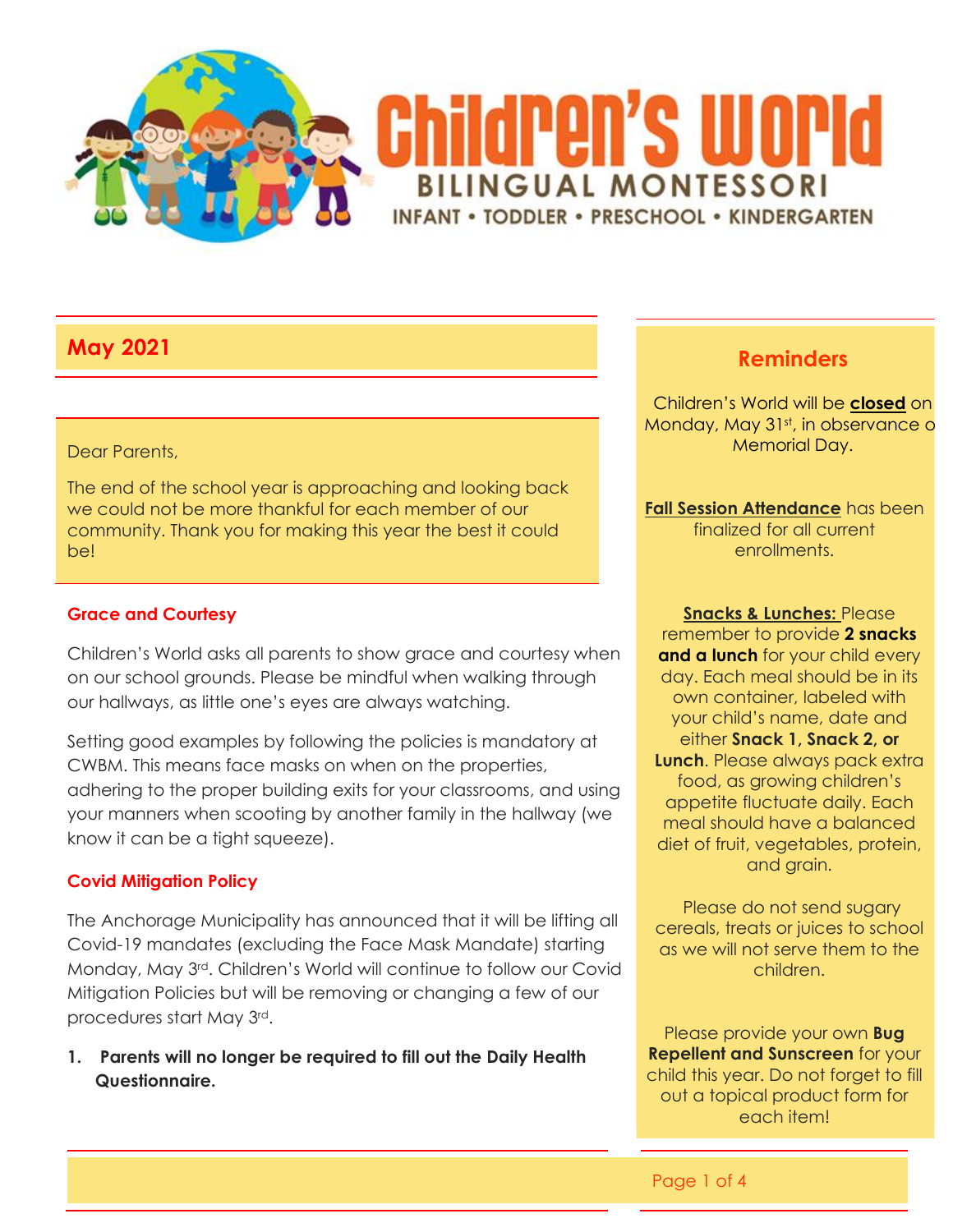- We still ask for open, honest communication about any travel outside of Alaska or family members who have become sick within the household.
- **2. Children presenting with fever will no longer be required to stay home for 72 hours.** 
	- 24 hours fever free will be the new implemented policy for children.
- **3. Children's World will no longer perform hourly cleaning of materials within the classrooms.** 
	- Teachers will do material cleanings in segments throughout the day.
- **4. Staggered schedules will remain in effect, but prior approval for early drop offs or late pick ups is no longer necessary.**
	- Please contact Administration if your child will be arriving after circle time or will be absent for the day.

Children's World will continue to work towards returning to our previous operating procedures. This will not happen overnight, but with the help and cooperation of the families, staff, and community of Children's World we can work towards a common goal of life before the virus.

Please contact administration if you have any questions or concerns about this change in policy and procedure.

### **Summer Session**

Children's World is looking forward to the Summer Session and has already begun planning fun activities for all the classrooms to partake in. Administration is still ironing out the details but wanted to give everyone a sneak peek into our ideas.

June's theme will be all about animals and the world around us. Special guests will be coming into the classrooms to give animal demonstrations and puppet shows. Virtual Field Trips will include botanical garden experiences, science center engagements and trip into outer space!

July will be encompassed with the joy of Water Play. Alaska's summers are short, and July tends to be the month with the real heat, so Children's World will be breaking out every water toy we have, as much as we can, to take full advantage of this time. (Don't worry! We will still have water play in June and August too!)

August will be our grand finale with a special Carnival Day for each classroom. Face painting, games, hot dogs, popcorn, etc. will be taking over our playgrounds.

More information will be available as each month approaches! We hope you enjoy the festivities as much as we will!

Sincerely,

Children's World Bilingual Montessori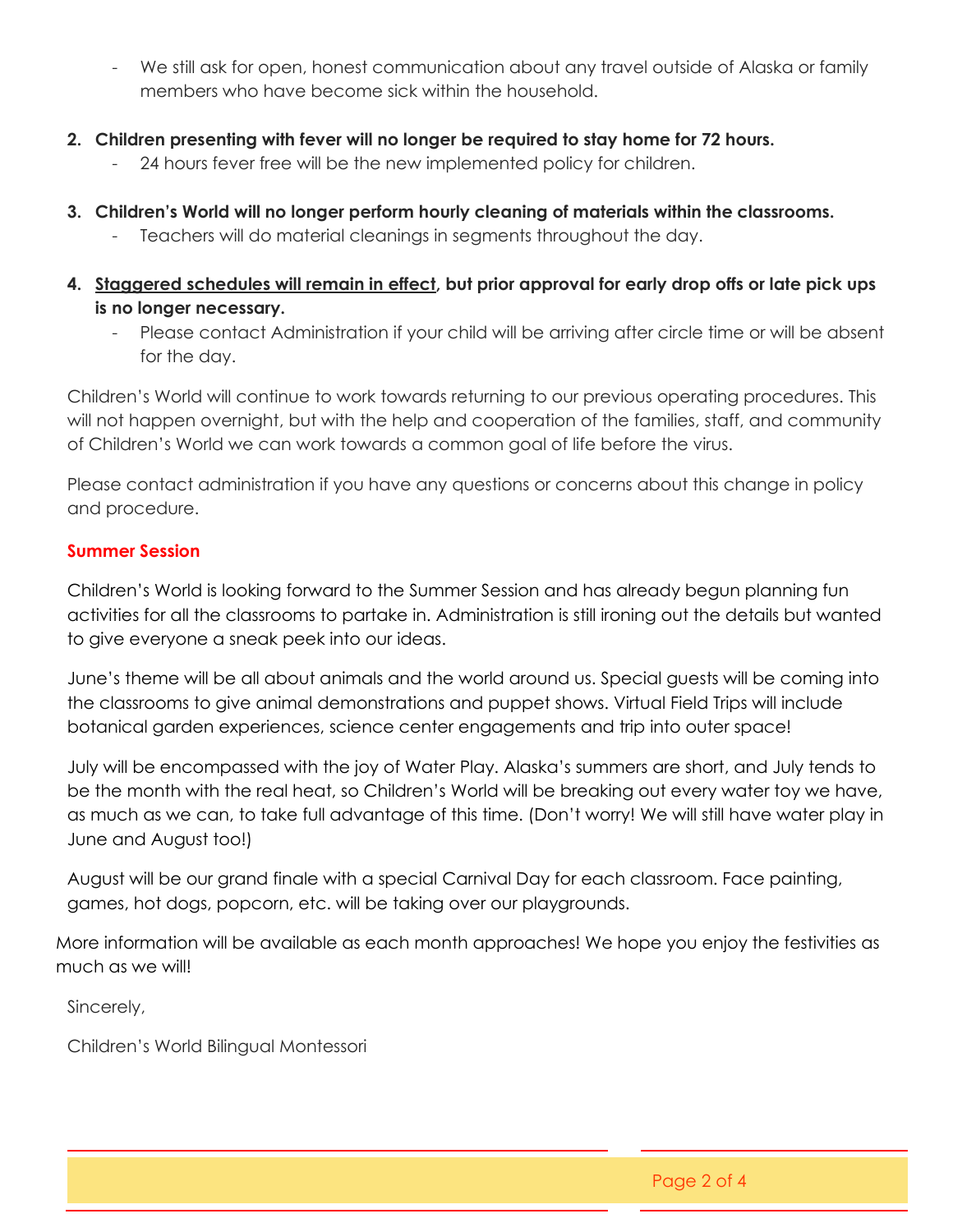## **Playground Schedule**

# **Older Toddler – Pre-Kindergarten**

| $8:00$ am $-8:30$ am                      | <b>Pre-Kindergarten Gym</b>          |
|-------------------------------------------|--------------------------------------|
| $8:15$ am $-8:45$ am                      | <b>Older Toddler</b>                 |
| $8:45$ am – $9:15$ am                     | Preschool (Older Toddler Playground) |
| $8:45$ am – $9:15$ am                     | <b>Pre-Kindergarten Casa</b>         |
| $10:45$ am $-11:15$ am                    | <b>Pre-Kindergarten Gym</b>          |
| 11:15 $\textsf{am}$ – 11:45 $\textsf{am}$ | <b>Preschool &amp; Older Toddler</b> |
| $12:00 \text{ pm} - 12:30 \text{ pm}$     | <b>Pre-Kindergarten Casa</b>         |

Page 3 of 4